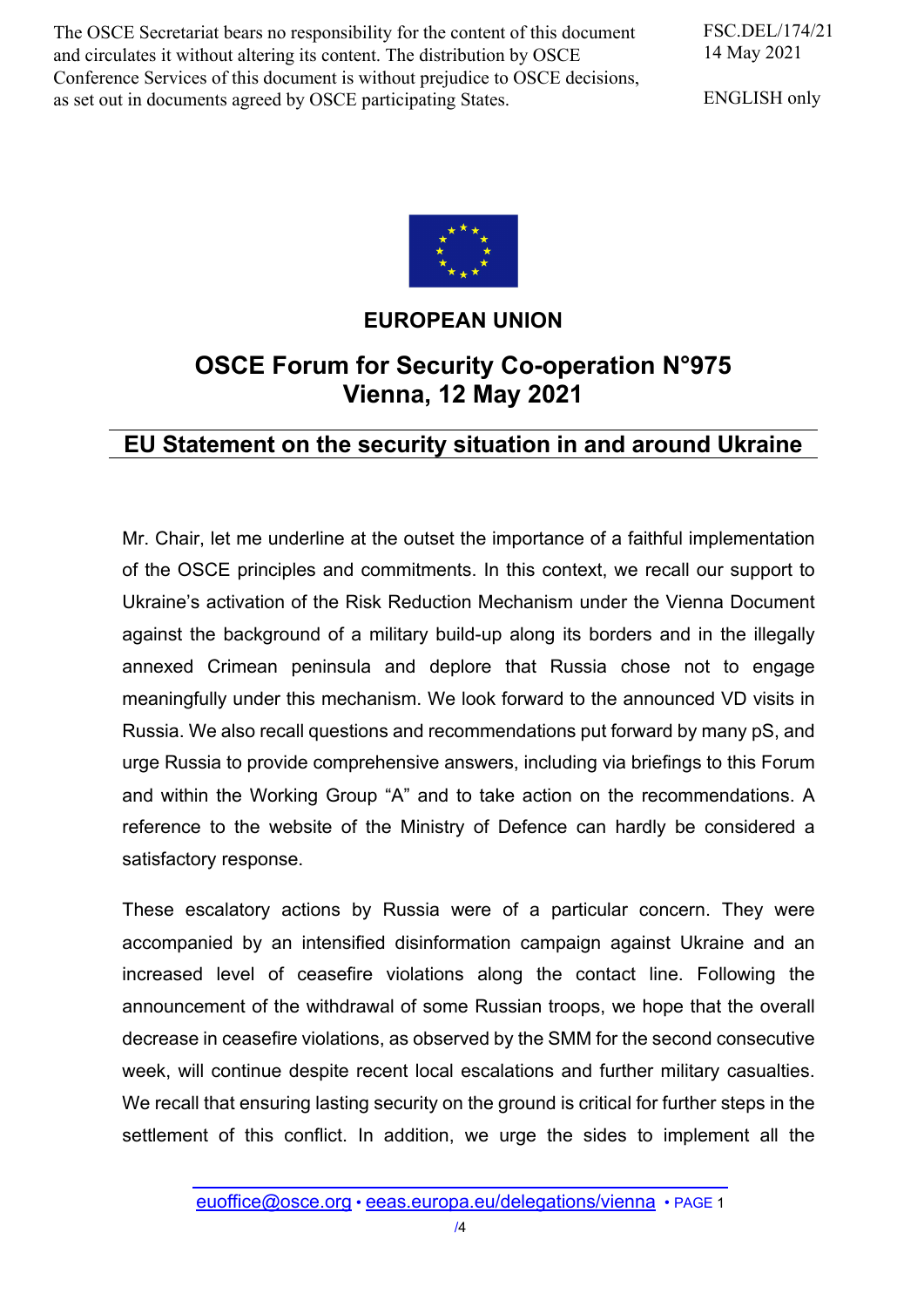commitments of the Normandy Summit of December 2019, and in particular the demining plans in order to reduce the risks of mines and explosive ordnance, still the biggest threat to the civilian population in the conflict zone.

The SMM mandate, as agreed by all OSCE pS and recalled in the conclusions of the Paris Summit, specifies that the mission shall have safe and secure access throughout the entire territory of Ukraine. Since most restrictions on the SMM happen in regions outside the Ukrainian government's control, we call on Russia to use the considerable influence it has over the armed formations it backs to ensure the mission's freedom of movement. We underline that this is a question of political will.

The situation on the ground is regretfully quite different from what we wished to see. The restrictions on the freedom of movement of the SMM continue to rise, with an overwhelming majority occurring in non-government controlled areas. SMM cameras are being tinkered with by the Russia-backed armed formations. The number of jamming cases of UAVs has increased dramatically, as we saw it for example in last week's SMM report. This increased signal interference already caused crashes of the long-range UAVs in the past months and on 6 May another UAV was forced to conduct an emergency landing. Those responsible for any wilful damage, destruction or loss of SMM UAVs and other assets should be held accountable, both politically and financially.

The UAVs are indeed an essential part of SMM operations, especially at night and in areas where Mission's monitoring and freedom of movement are restricted. They provide the pS with information about activities on the ground, which include evidence of Russia's support to the armed formations, such as images of convoys crossing the uncontrolled segment of the Ukraine-Russia State border, very often at night and in areas with no border crossing infrastructure, or reports on the presence of the sophisticated Russian military equipment. These include for example a 51U6 Kasta-21 target and acquisition radar spotted near non-government controlled Buhaivka on 15 February and 15 new Russian-made UAZ Esaul armoured vehicles spotted near non-government controlled Oleksandrivske on 14 April.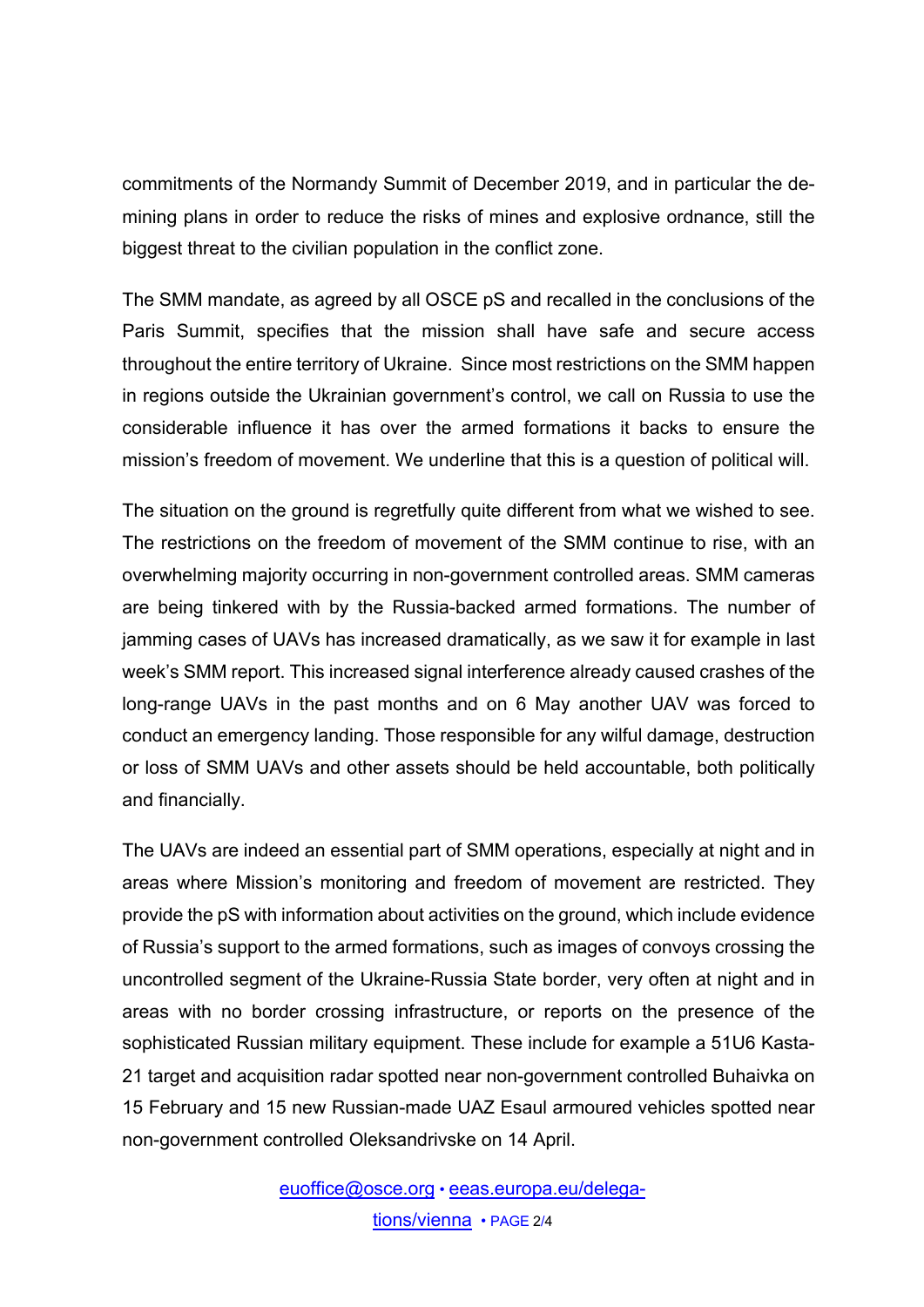In conclusion, we remain firm in our call on all sides to swiftly and fully implement the Minsk agreements and honour their commitments in full in order to achieve a sustainable political solution to the conflict in line with OSCE principles and commitments. Respect for these principles and commitments must be restored. We underline Russia's responsibility in this regard and once again call on Russia to use its considerable influence over the armed formations it backs to meet these commitments in full. We reiterate our deep concern about the presence of military equipment and personnel from Russia in the conflict zone. We call on Russia to immediately stop providing financial and military support to the armed formations. The ceasefire must be respected. All Minsk-regulated weapons must be withdrawn. All foreign armed formations, military equipment and mercenaries must be removed from Ukraine. Re-establishing full Ukrainian control over its state border is essential.

We recall our unwavering support to the sovereignty, territorial integrity, unity and independence of Ukraine within its internationally recognised borders and call upon Russia to do likewise. We urge Russia to recognise these fundamental principles that it has itself invoked many times and to contribute, by acts and public pronouncements, to stabilising the situation and reversing moves that contravene these principles. We strongly condemn the clear violation of Ukrainian sovereignty and territorial integrity by acts of aggression by the Russian armed forces since February 2014 and the illegal annexation of the Autonomous Republic of Crimea and the city of Sevastopol to the Russian Federation, which we will not recognise. We continue to call on Russia to ensure unhindered and free passage to and from the Sea of Azov in accordance with international law. We express our deep concern about Russia's actions to block access to parts of the Black Sea, including near illegally-annexed Crimea and the Kerch Strait, and about the ongoing large-scale militarisation of the Crimean peninsula by Russia which continues to impact the security situation in the Black Sea region and beyond.